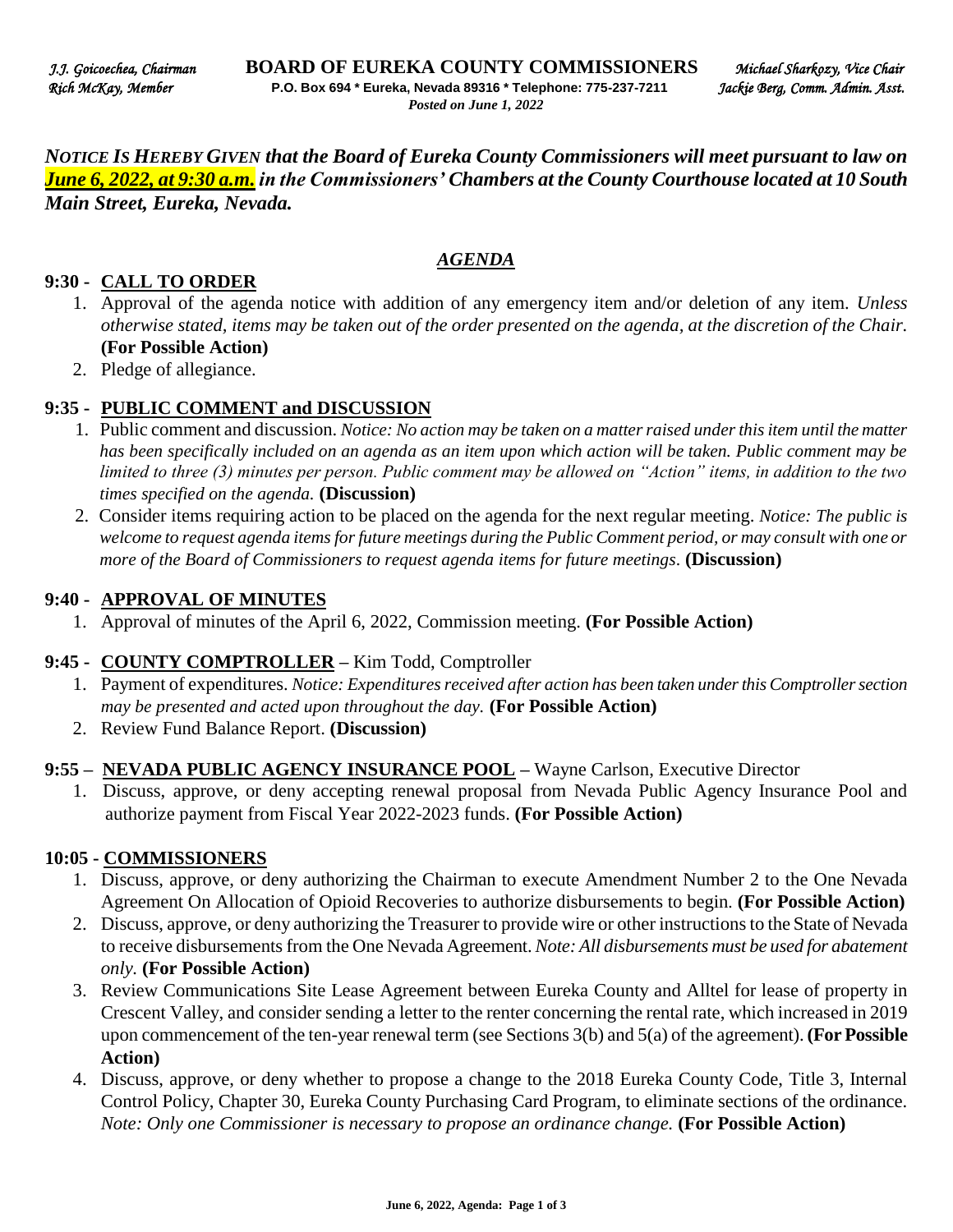# **10:05 – COMMISSIONERS –** *(continued)*

- 5. Discuss, approve, or deny appointing a Commissioner to represent Eureka County in settlement negotiations pertaining to Eureka NewGen Farms. **(For Possible Action)**
- 6. Review letter from Nevada Department of Business & Industry, Housing Division, and consider whether to accept the 2023 Welfare Set-Aside Program (WSAP) Allocation, anticipated to be \$557.00 for Eureka County; and, if the Board agrees to accept these funds, determine the appropriate office to complete the Zoom grant application. **(For Possible Action)**

# **10:20 - IT DEPARTMENT –** Misty Rowley, IT Director

- 1. Update report on IT projects and activities. **(Discussion)**
- 2. Discuss, approve, or deny quote #MA254025v2 from Eaton Corporation for a three-year renewal of the UPS Service Contract for equipment located in the County Courthouse at a discounted annual cost of \$11,965.38. **(For Possible Action)**
- 3. Discuss, approve, or deny authorizing the IT Director to sign Addendum One Service Renewal from Quest for the period of July 1, 2022, through June 30, 2023. **(For Possible Action)**

## **10:25 - SHERIFF –** Jesse Watts, Sheriff

1. Discuss, approve, or deny authorizing pre-payment of per diem, in the total amount of \$510.00, for Sergeant Miles Umina to attend POST (Peace Officer Standards & Training) Front Line Supervisor training for the following dates: June  $5<sup>th</sup>$  through June  $10<sup>th</sup>$ ; and June  $12<sup>th</sup>$  through June  $17<sup>th</sup>$ . (For Possible Action)

## **10:30 –ROAD DEPARTMENT –** Raymond Hodson, Assistant Public Works Director

1. Update report on Road Department projects and activities. **(Discussion)** 

## **10:40 – LOCAL EMERGENCY PLANNING COMMISSION –** Jeb Rowley, Chair

1. Discuss, approve, or deny accepting Fiscal Year 2023 State Emergency Response Commission Grant Award #23-SERC-07-01, in the amount of \$21,450.00, to be utilized for equipment and operations, and all matters properly relating thereto. **(For Possible Action)** 

### **10:45 - PUBLIC WORKS –** Jeb Rowley, Public Works Director

- 1. Report on Public Works projects and activities. **(Discussion)**
- 2. Discuss, approve, or deny signing a one-year lease agreement as part of the contract for services with William Bee Ririe Hospital & Rural Health Clinic for residences located in Eureka at 351 and 381 Well Street, and all matters properly relating thereto. **(For Possible Action)**
- 3. Discuss, approve, or deny authorizing the Casual Town Maintenance Worker employee to work up to and not to exceed 29 hours per week; up to and not to exceed 119 hours per month; and up to and not to exceed 1,039 hours per year, and all matters properly relating thereto. *Note: This is a seasonal position and the extension to 29 hours will ensure all facility grounds are properly maintained.* **(For Possible Action)**
- 4. Pursuant to Eureka County Code, Title 13, Chapter 20, Section .130, discuss, approve, or deny declaring a 2004 Chevrolet Yukon, Property #5206 (VIN:1GKEK13V24J301130), surplus property, and all matters properly relating thereto. **(For Possible Action)**
- 5. Pursuant to Eureka County Code, Title 13, Chapter 20, Section .130, discuss, approve, or deny declaring a 2006 Ford Expedition, Property #5940 (VIN:1FMPU16576LA89001), surplus property, and all matters properly relating thereto. **(For Possible Action)**
- 6. Discuss, approve, or deny a 3/4-inch commercial water service application to service APN 001-221-08 located in the Town of Eureka, and all matters properly relating thereto. **(For Possible Action)**
- 7. Discuss, approve, or deny renewing the Lease Agreement with Eureka Veterinary Clinic, LLC, through June 30, 2024, as provided for in the current agreement, and all matters properly relating thereto. **(For Possible Action)**